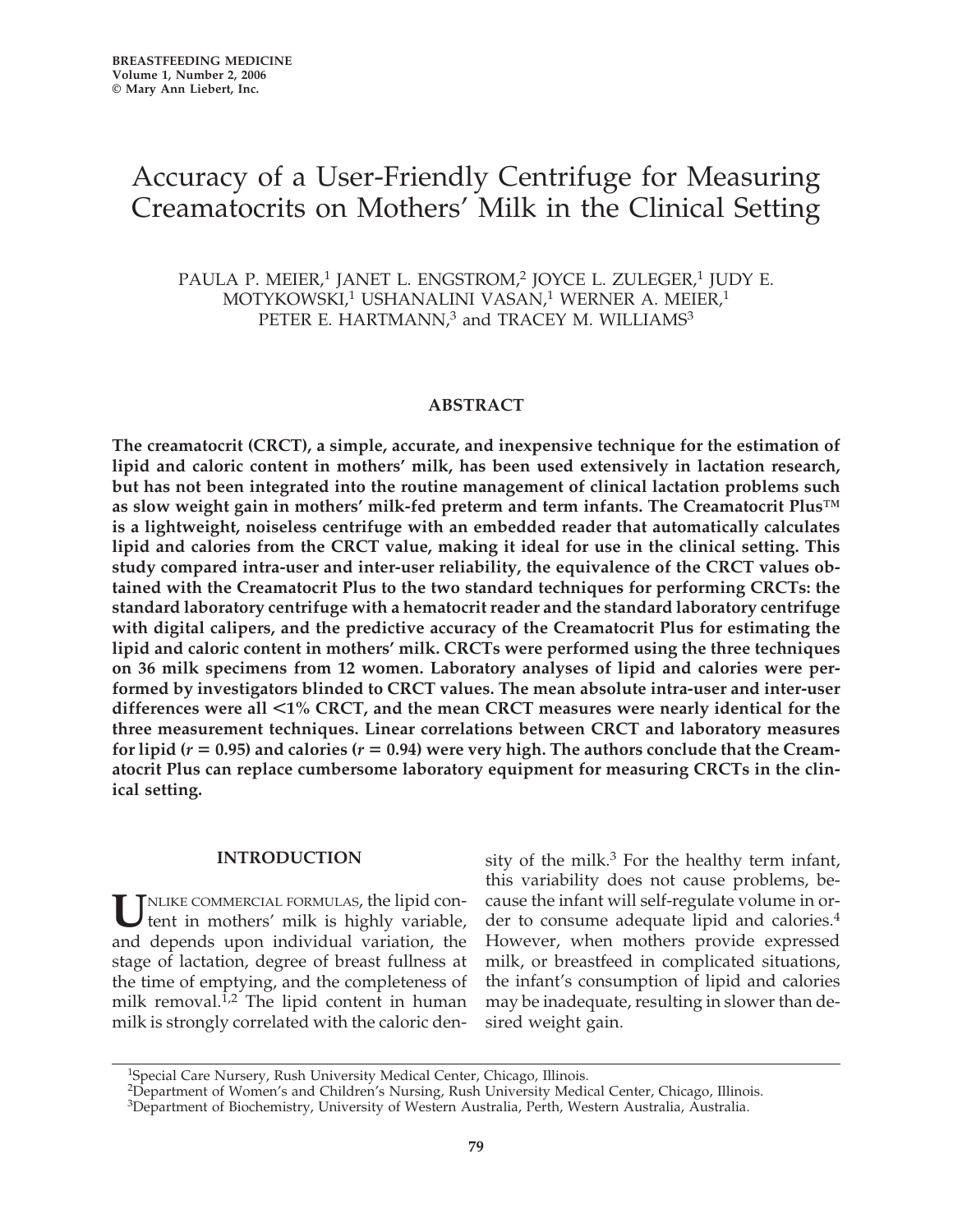The creamatocrit technique has been used extensively to estimate the lipid and caloric content in milk since it was first described by Fleet and Linzell in  $1964<sup>5</sup>$  and later validated for human milk by Lucas in 1978.<sup>6</sup> The procedure involves placing milk in glass capillary tubes, which are then spun in a hematocrit centrifuge, a process that separates the lipid, or cream, from the aqueous phase of the milk. $2,6-8$  Then, the size of the cream layer and the total column of milk (including the cream) in the capillary tube are measured with calipers or a hematocrit reader.2,6–8 The creamatocrit value is calculated as a percentage [creamatocrit = (cream layer/ total milk column)\*100] and typical creamatocrit readings are usually in the range of 3% to  $10\%$ <sup>6–8</sup> The creamatocrit value can then be used to estimate the lipid  $(g/L)$  and caloric (kcal/L) content by using either a regression graph or a conversion chart based on the regression equation. $2.6-8$  The technique provides an accurate estimate of lipid and caloric content in mothers' milk, yet is simple, quick, and inexpensive to perform.2,6–8

Until the last several years, the creamatocrit was used almost exclusively in the research setting, either in field studies in which more complicated human milk analyses were not feasible, $9-15$  or clinical investigations that sought to measure milk lipid changes in response to an independent variable. $16-22$  For example, Mitoulas et al.<sup>19</sup> used the creamatocrit to compare the completeness of breast emptying for different milk expression patterns with an electric pump, Brennan-Behm et al.<sup>21</sup> used the creamatocrit to determine which type of infusion tubing resulted in the least lipid loss during continuous gavage infusion of mothers' milk for premature infants, and Askit et al.<sup>20</sup> used it to measure the association between the lipid in mothers' milk and infant sucking characteristics.

The factors that make the creamatocrit attractive as a research technique—accuracy, simplicity, and low cost—also make it ideal for the routine clinical management of common lactation and infant feeding problems. However, few published studies could be located in which practitioners used the creamatocrit to diagnose and manage clinical problems. Meier et al., $8,23$  Vasan et al., $24$  and Slusher et al. $25$  have used the creamatocrit in the neonatal intensive care unit (NICU) to guide the fractionation of high-lipid, high-calorie hind milk for infant feedings, and Griffin et al.<sup>26</sup> demonstrated that the technique can be performed accurately by infants' mothers. Although there are several plausible explanations for this limited clinical application, the cumbersome equipment needed to perform the creamatocrit is a likely factor.

Because the creamatocrit originated as a research technique, it has traditionally been performed with laboratory-type equipment that does not transfer easily to the clinical setting. For example, the standard laboratory centrifuge weighs over 10 pounds, must be plugged into a power source, and makes a loud noise during the entire 5 minutes that spinning occurs. After centrifuging, the cream and total volume columns in the capillary tubes must be measured using vernier or digital (electronic) calipers<sup>2,6,7</sup> or a hematocrit reader.<sup>8</sup> Although accurate, all three measuring devices present limitations in a clinical environment. Vernier calipers are sharp, easily misplaced, and involve the additional step of measuring the caliper spread against a millimeter ruler. Digital calipers eliminate the need for the millimeter ruler, but are easily broken or lost, and require calibration repeatedly. Both types of calipers require mathematical calculation of the creamatocrit. The hematocrit reader, while more practical than calipers, is space-consuming and requires several measurement steps to determine the creamatocrit value. For all three of these methods, the actual creamatocrit value must be determined first. Then, another chart, graph, or a calculator is used to convert this value to the estimate of lipid and caloric content.6–8 These equipment limitations make it difficult for clinicians to justify the noise, time, and space that creamatocrit measures have required.

The Creamatocrit Plus<sup>TM</sup> is a new centrifuge that weighs two pounds, can be battery powered, is noiseless, and centrifuges the milk in only 3 minutes. It is equipped with an embedded reader system that eliminates the need for either calipers or a hematocrit reader. The em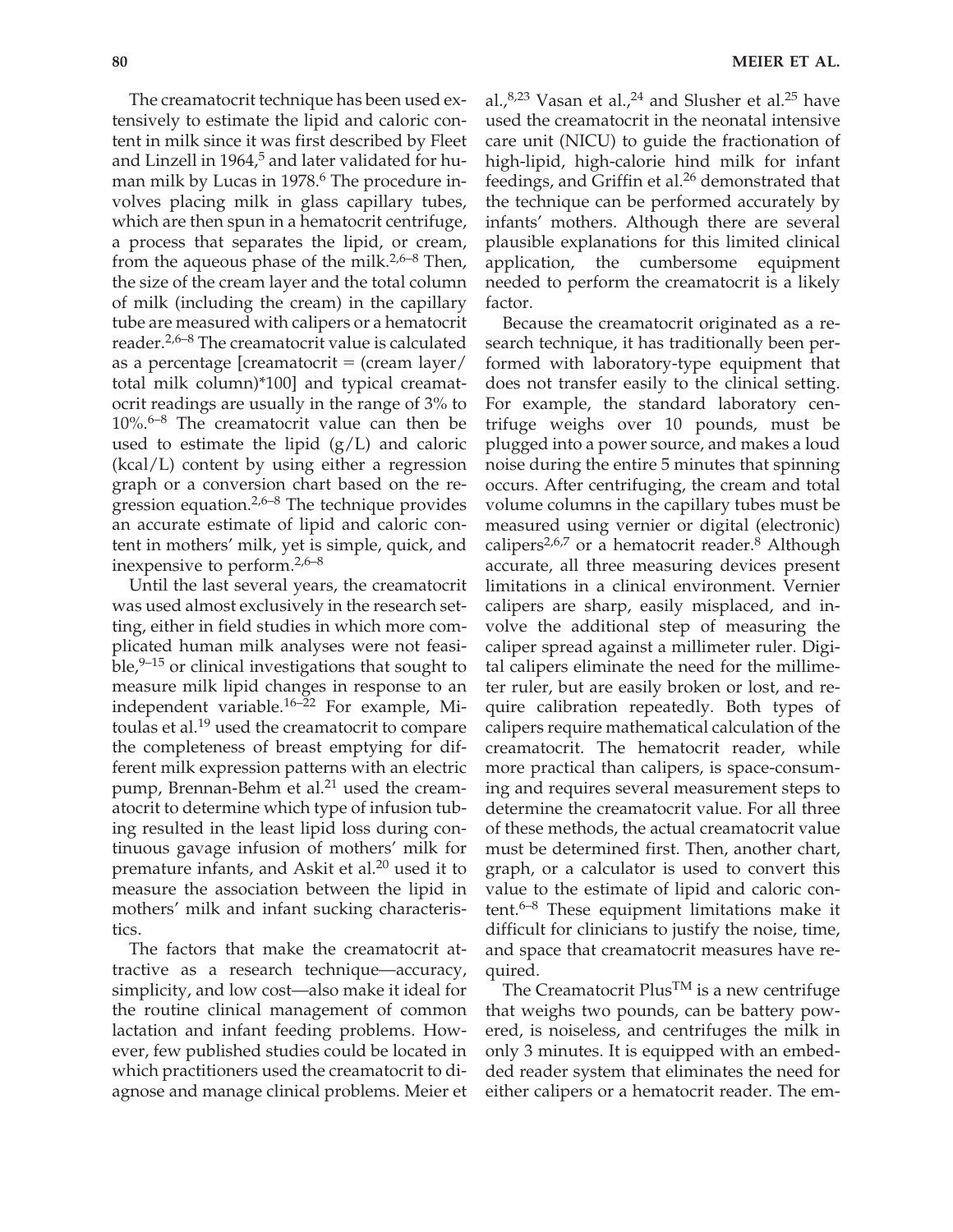bedded reader is programmed with software that prompts the user to press a button at specific interfaces along the capillary tube, and then calculates and digitally displays the creamatocrit value. Further presses of the button convert the creamatocrit value to the estimated lipid and caloric content, eliminating the need for regression graphs or conversion charts. These features make this device feasible for clinical use, especially in the NICU or other hospital and office settings, in which space is limited and sound levels are closely monitored and controlled. However, the Creamatocrit Plus is a new instrument, so its reliability, equivalence to the standard equipment, and accuracy all must be established before it can replace traditional measurement methods.

The purpose of this study was to compare intra-user and inter-user reliability, and the equivalence of the creamatocrit values obtained with the Creamatocrit Plus to the two standard techniques for performing creamatocrits: the standard laboratory centrifuge with a hematocrit reader and the standard laboratory centrifuge with digital calipers. The authors also sought to determine the predictive accuracy of the Creamatocrit Plus for estimating the lipid and calorie content of mothers' milk.

#### **MATERIALS AND METHODS**

#### *Sample*

A total of 36 freshly expressed milk specimens were acquired from 12 mothers whose infants were cared for in a 52-bed Level III NICU. To be eligible for the study, the women were at least 7 days postpartum to ensure that specimens would consist of higher-fat mature milk rather than lower-fat colostrum. Mean gestational age and birthweight for the mothers' infants were 31.0 weeks  $(SD = 5.1)$ , and 1629 g  $(SD = 854)$ , respectively. The mothers' milk samples were obtained a mean of 19.8 days postbirth  $(SD = 10.2)$ . Of the 12 mothers, five, five, and two, respectively, were black, white, and Latina. To be included in the study, mothers also needed to document a daily milk volume that exceeded the infant's requirements by  $\geq$ 120 mL, so that infants could receive exclusive mothers' milk feedings and sufficient extra milk could be stored for future use.

These 36 milk samples provided an estimated power of 0.85 to detect a difference of 2% in the actual creamatocrit values, and a power of  $\geq 0.80$  to detect a 20% difference between the actual and estimated lipid and calories with an  $\alpha$  of 0.05. This project was approved by the institutional review board for the medical center in which the study was conducted. Women provided written informed consent in either English or Spanish before enrollment in the study.

## *Procedures*

At a mutually agreed upon time, the mother expressed her milk with an electric breast pump (Symphony; Medela, Inc., McHenry, IL) using a double collection kit, while one of the investigators directed the milk expression and collected milk samples. For each mother the investigator collected three separate milk specimens to provide a heterogeneous sample of milk for analysis: the first 20 mL removed from one breast (low-fat, low-calorie foremilk); the last 20 mL removed from that same breast (high-fat, high-calorie hind milk), and a 20-mL sample of the entire milk volume removed from the opposite breast (moderate-fat, moderate-calorie composite milk). Milk expression was not interrupted by the sampling procedures, because specimen containers were screwed onto and removed from the breast shield by the investigator when the 20-mL volumes were attained.

Each milk specimen was initially aliquoted into five 11-mL containers: one for immediate study (this investigation); one for study after refrigeration for 24 to 48 hours; one for study after freezing at  $-20^{\circ}$ C for  $\geq 24$  hours; one for direct measurement of lipid and caloric concentrations (stored at  $-80^{\circ}$ C until studied for this purpose); and one stored at  $-80^{\circ}$ C to serve as a replacement in the event that any specimens were spilled or otherwise unusable. The refrigerated and frozen specimens were collected for future research to determine the effect of routine NICU milk storage procedures on the creamatocrit value.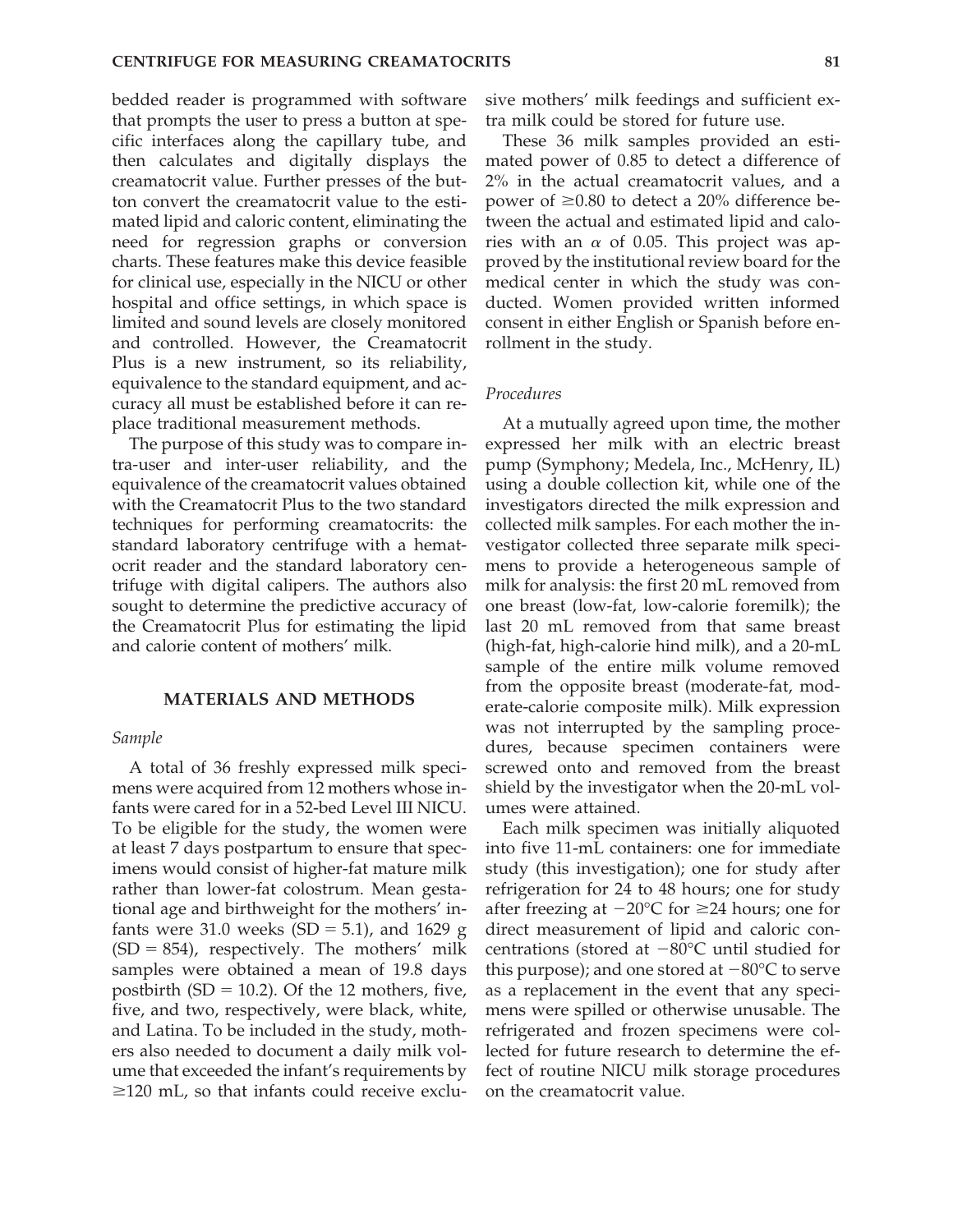Two researchers, who were blinded to each other's measures, performed creamatocrits as follows. Using the milk specimen aliquoted for immediate study, each researcher filled four glass capillary tubes, gently shaking the milk specimen between each filling to ensure that milk lipid was well mixed. The four capillary tubes for each researcher were centrifuged and measured as follows. Each researcher placed two capillary tubes in the standard laboratory centrifuge, centrifuged them for 5 minutes, and then measured each tube using both the hematocrit reader and the digital calipers. Separately, each researcher centrifuged the other two tubes for 3 minutes in the Creamatocrit Plus; these tubes were measured using the embedded reader, as described. The researchers recorded their measurements on preprinted, color-coded index cards, which were turned over immediately after each measurement was completed. All index cards for each milk sample for the two researchers were placed into an envelope, which remained sealed until data collection had been completed.

Direct laboratory measures of lipid and caloric content were performed by investigators who were blind to creamatocrit measures and whether the samples were foremilk, hind milk, or composite milk. Milk lipid, lactose, and protein concentrations were determined by commonly used colorimetric spectrophotometric methods detailed in previous research by Mitoulas et al. $^{27}$  Then, the caloric content of the milk was calculated using the conversion fac-

tors for these lipid, lactose, and protein measures, as described in previously published research.<sup>28</sup>

## *Data analysis*

Data were processed and analyzed using Microsoft Excel (www.microsoft.com) and SPSS-PC Version 12.0 (Chicago, IL). Data analysis examined three aspects of the reliability and validity of the data: intra-user and inter-user reliability of both the new and standard methods of measuring the creamatocrit; equivalence of the new method to the standard methods; and the accuracy with which the new method estimated the actual lipid and caloric content of the mothers' milk.

Data were analyzed using procedures appropriate for evaluating the reliability, equivalence, and accuracy of physical measures, which included means, mean absolute differences, standard deviations, percentages of differences  $\leq 1\%$  and  $\leq 2\%$  creamatocrit, and Bland and Altman plots.<sup>30–32</sup> Data were described using frequencies and univariate statistics. Paired *t*-tests were used for statistical comparisons involving two dependent measures. Correlations were performed using Pearson's correlation coefficient. The relationship between creamatocrit measures and the actual lipid and caloric content were examined using linear and nonlinear regression analyses to determine the line of best fit. These nonlinear models included logarithmic, quadratic, cubic, growth, and exponential

| Measurement              | n  | $M + SD$             | Range          |
|--------------------------|----|----------------------|----------------|
| Creamatocrit (%)         |    |                      |                |
| Foremilk                 | 12 | $7.09 \pm 3.09$      | $3.01 - 12.40$ |
| Hind milk                | 12 | $12.82 \pm 3.92$     | 7.34-19.76     |
| Composite milk           | 12 | $8.68 \pm 2.53$      | 5.43-13.32     |
| All specimens            | 36 | $9.53 \pm 3.98$      | $3.01 - 19.76$ |
| Lipid content $(g/L)$    |    |                      |                |
| Foremilk                 | 12 | $46.74 \pm 20.90$    | 18.30–79.30    |
| Hind milk                | 12 | $80.11 \pm 27.79$    | 33.20-119.40   |
| Composite milk           | 12 | $56.37 \pm 18.64$    | 29.10-85.30    |
| All specimens            | 36 | $61.07 \pm 26.30$    | 18.30-119.40   |
| Caloric content (kcal/L) |    |                      |                |
| Foremilk                 | 12 | $787.91 \pm 203.44$  | 506.02-1106.84 |
| Hind milk                | 12 | $1107.38 \pm 260.44$ | 651.47-1452.62 |
| Composite milk           | 12 | $872.44 \pm 177.22$  | 604.26-1097.77 |
| All specimens            | 36 | $922.58 \pm 250.97$  | 506.02-1452.62 |

TABLE 1. DESCRIPTION OF THE MILK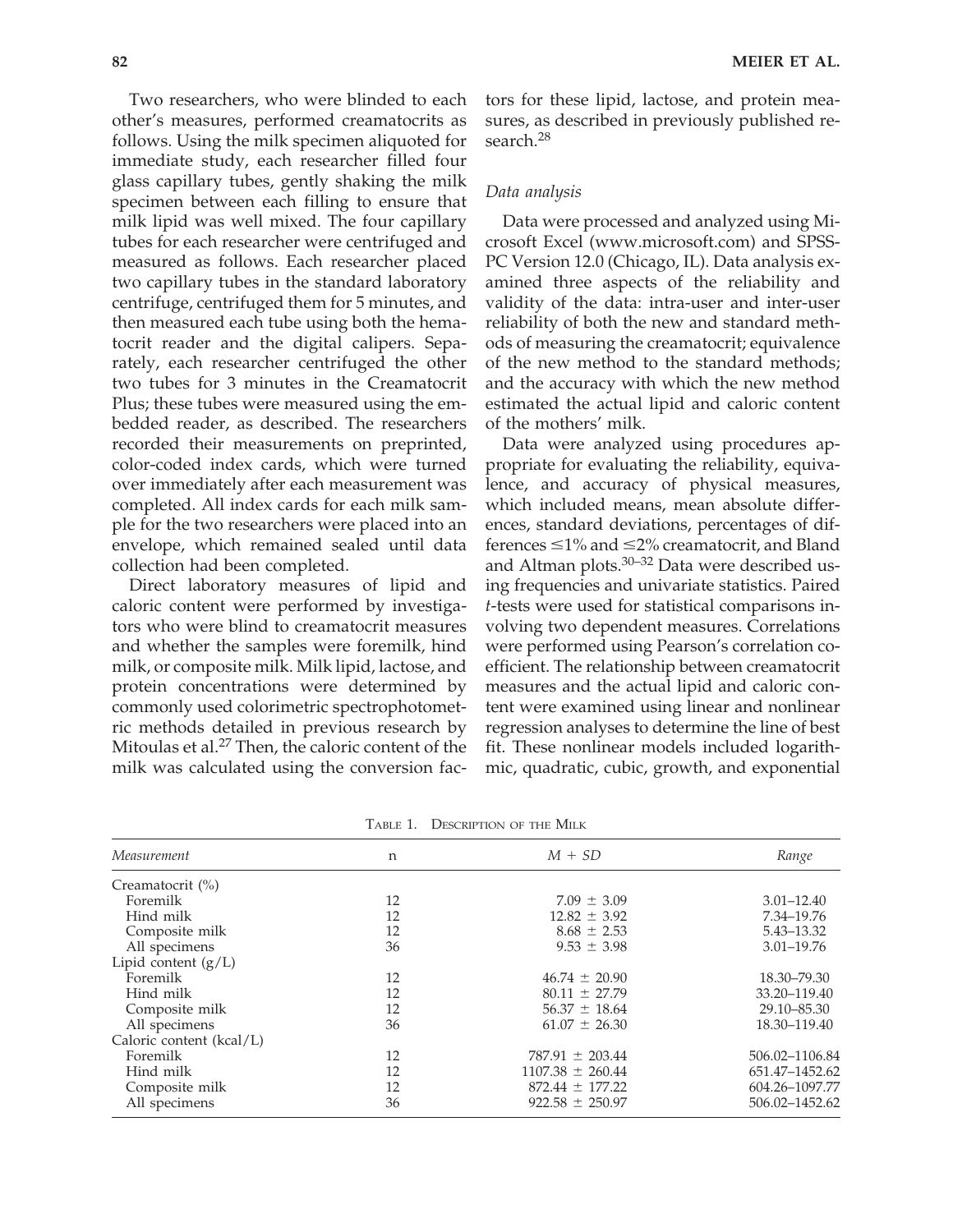models. A Type 1 error of 5% was used for all tests of statistical significance.

## **RESULTS**

The standard laboratory measures for creamatocrit, lipid content, and caloric content are presented in Table 1. The lipid and caloric content of the foremilk, hind milk, and composite milk specimens varied widely within and between women.

The mean absolute differences for both intra-user and inter-user reliability for creamatocrit measures were  $\leq 1\%$  creamatocrit for all three measurement techniques (Fig. 1). The percentages of intra-user differences that were  $\leq 1\%$  and  $\leq 2\%$  creamatocrit were comparable for the three measurement techniques (Creamatocrit Plus =  $93.5\%$  and  $98.4\%$ ; standard centrifuge with hematocrit reader  $=$ 95.8% and 100%; standard centrifuge with digital calipers  $= 85.9\%$  and  $98.6\%$ ). The percentages of inter-user differences  $\leq 1\%$  and  $\leq$ 2% creamatocrit also were comparable for the three measurement techniques (Creamatocrit Plus  $= 86.1\%$  and  $94.4\%$ ; standard centrifuge with hematocrit reader  $= 75\%$  and 94.4%; standard centrifuge with digital calipers - 75.0% and 97.2%).

The equivalence among the creamatocrit values obtained using the three measurement techniques is depicted in Figure 2 for foremilk, hind milk, and composite milk. The means and standard deviations are nearly identical for the three measurement techniques.



**FIG. 1.** Intra-user and inter-user reliability comparisons for the three Creamatocrit methods. (Values denote mean absolute difference  $\pm$  SD.)



**FIG. 2.** Comparison of Creamatocrit values obtained with the three measurement methods for foremilk (lowlipid, low-calorie), hind milk (high-lipid, high-calorie), and composite milk (moderate lipid, moderate-calorie). (Values are mean percent  $\pm$  SD.)

The linear relationship between the laboratory measures of lipid content and corresponding creamatocrit values obtained with the Creamatocrit Plus is depicted in Figure 3, and demonstrates a very high correlation  $(r =$ 0.95;  $p < 0.001$ ) between the measures. Nonlinear regression models did not significantly increase the percentage of variance explained by the linear model. Thus, the linear regression equation (lipid =  $3.968 + [5.917 \times \text{Cream}$ atocrit]) was used to predict lipid content for the 36 milk specimens. The mean difference between the actual and predicted lipid content was very small (0.003  $g/L$ , SD = 7.93) and not statistically significant. The mean absolute difference between the actual and estimated lipid content was  $6.80$  g/L (SD = 3.91). A Bland and Altman plot of the differences between the actual and estimated lipid contents is displayed in Figure 4.

The linear relationship between laboratory measures of caloric content and corresponding creamatocrit values obtained with the Creamatocrit Plus is depicted in Figure 5, and demonstrates a very high correlation ( $r = 0.94$ ;  $p <$ 0.001) between the measures. Nonlinear regression models did not significantly increase the percentage of variance explained by the linear model. Thus, the linear regression equation  $\text{(calories} = 385.422 + [55.656 \times \text{Creamatorit}])$ was used to predict caloric content for the 36 milk specimens. The mean difference between actual and predicted caloric content was very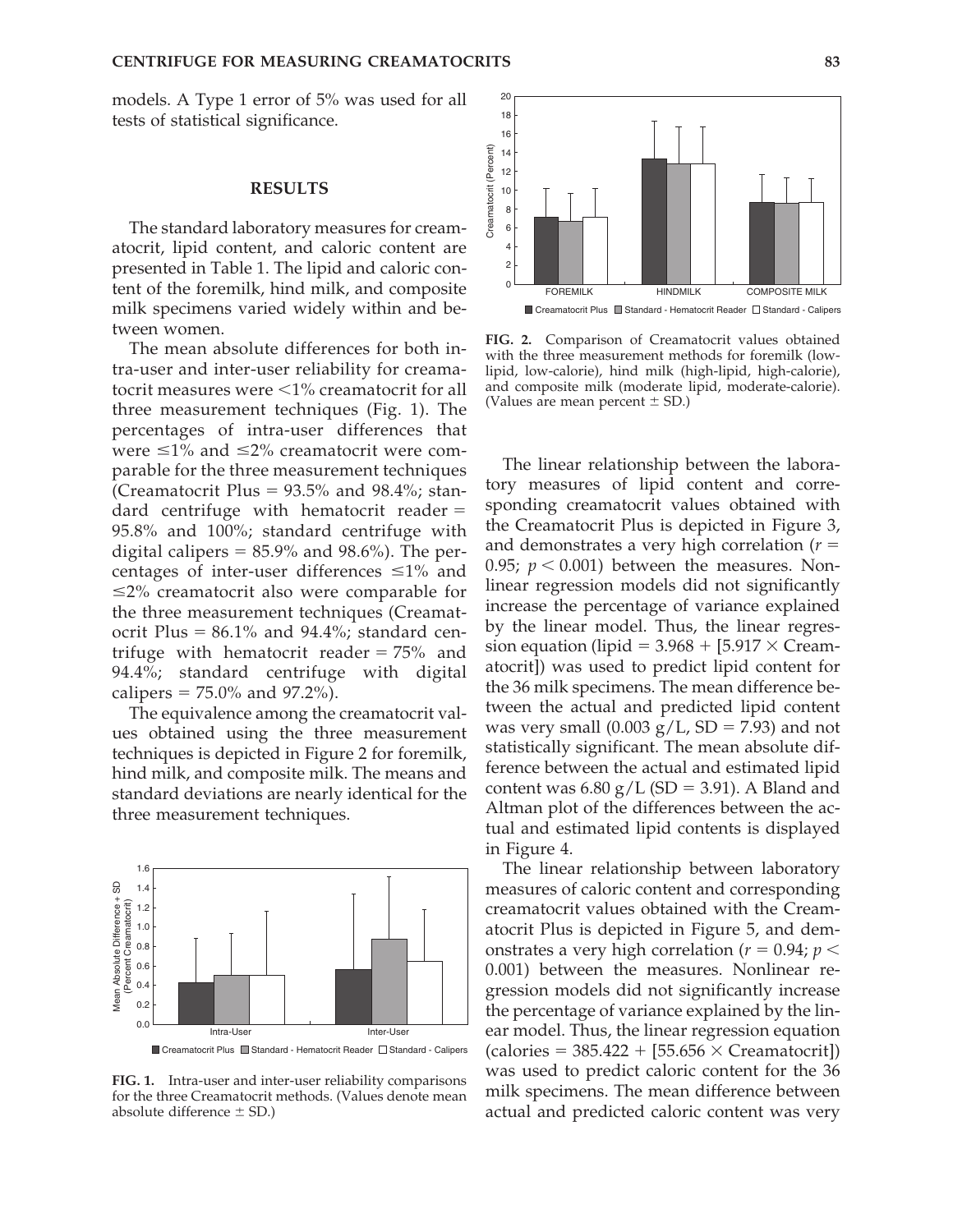

**FIG. 3.** Linear correlation between Creamatocrit and lipid content. ( $r = 0.95; p < 0.001;$  regression equation for lipid: lipid =  $3.968 + [5.917 \times C$ reamatocrit value]).

small  $(0.004 \text{ kcal/L}, SD = 85.79)$  and not statistically significant. The mean absolute difference between the actual and estimated lipid  $\text{content was } 73.61 \text{ kcal/L (SD} = 42.26). \text{ A Bland}$ and Altman plot of the differences between the actual and estimated caloric contents is displayed in Figure 6.

#### **DISCUSSION**

This study indicates that the Creamatocrit Plus performs comparably to conventional laboratory equipment with respect to intra-user and inter-user reliability, equivalence to creamatocrit values obtained by conventional methods, and predictive accuracy for lipid and caloric content. These findings are based upon a heterogeneous sample of milk specimens, with respect to creamatocrit, lipid, and calories (see Table 1). This distinction is important for both research and practice because previous studies have used specimens consisting primarily of colostrum, drip (collected from one breast while the infant suckled at the other), and banked milk, $6-8,33,35-38$  all of which have much lower lipid and calorie contents than occurs in routine clinical practice.<sup>15</sup> The technique of securing foremilk, hind milk, and composite milk from each mother during a single milk expression used in this study resulted in a sample of specimens that reflects the range of lipid and calorie values commonly encountered in routine clinical practice.

Previous investigators have reported only the predictive accuracy of the creamatocrit for estimation of lipid and/or calorie contents, $6-8,33-38$  probably reflecting its primary utility as a research technique. However, in the clinical setting it is important to understand the differences in creamatocrit values that might occur with the same practitioner over time, or more commonly, between practitioners when measuring the same milk specimen. These findings serve as the basis for clinical protocols that delineate whether the same person should perform all creamatocrits, or whether the measuring instrument is sufficiently robust that different clinicians can perform the procedure and obtain comparable results.

Figure 1 demonstrates high intra-user and inter-user reliability for all three measurement techniques. The mean absolute differences obtained between users (inter-user) are only slightly higher than the mean absolute differences obtained by the same user for duplicate measures (intra-user). Overall, the magnitude of mean absolute differences for intra-and inter-user comparisons and for the three creamatocrit techniques is very small,  $<$ 1.0% in all instances, which is not clinically appreciable. Thus, these findings indicate creamatocrit measures can be performed by more than one person, with the confidence that the measures obtained by different clinicians are comparable.

As apparent from Figure 3, the Creamatocrit



**FIG. 4.** Bland and Altman plot of differences between actual and estimated lipid content.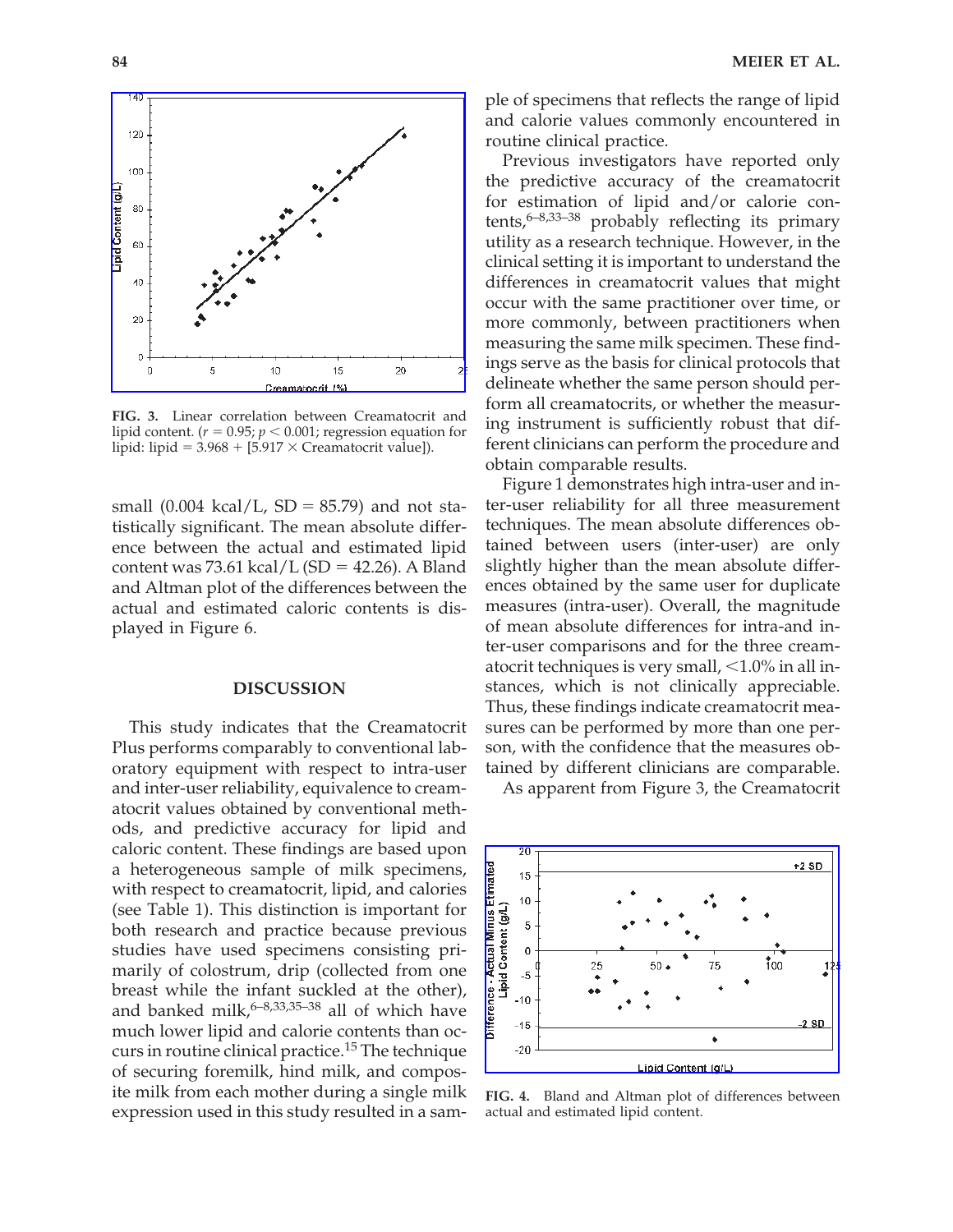

**FIG. 5.** Linear correlation between Creamatocrit and caloric content.  $(r = 0.94; p < 0.001;$  regression equation for calories: calories =  $385.422 + [55.656 \times C$ reamatocrit value]).

Plus provided an accurate estimate of lipid content when creamatocrit values were compared to direct laboratory measures. These findings are comparable to linear correlations of 0.92 to 0.99 that have been reported by previous investigators who used conventional laboratory equipment for measuring creamatocrits.<sup>6–8,33–38</sup> Similarly, the Creamatocrit Plus provided an accurate estimate of caloric content when creamatocrits were compared to direct laboratory measures, as depicted in Figure 5. The authors' linear correlation of 0.94 between actual and estimated calorie content was comparable to those reported for conventional laboratory techniques in previous studies.7,8,34 The Bland and Altman plots for both lipid (see Fig. 4) and calories (Fig. 6) did not reveal any systematic error in the relationship between estimated and actual measures.

Upon completion of this study, the software for the embedded reader in the Creamatocrit Plus was programmed with the regression equations for prediction of lipid and calories, as reported in the authors' findings. Thus, after determining the actual creamatocrit value (%), the estimated lipid and calorie contents of the milk sample can be displayed with subsequent presses of the button used to measure the creamatocrit value. In the research setting, the investigator can choose either to use these programmed regression equations or establish laboratory specific regression equations to estimate lipid and calories from the measured creamatocrit value.

A limitation of this study is that the creamatocrit measures reported here were performed exclusively with fresh milk specimens that were studied within 1 hour after removal from the breast. Little is known about the effect of temperature and storage on the creamatocrit,35,37 and the freezing of milk specimens is routine in clinical and field research studies which incorporate the creamatocrit technique. However, human milk lipases are not inactivated by storage at either  $-4$ °C or  $-20$ °C,<sup>2,39</sup> which correspond to refrigeration and freezing, respectively, in most home and hospital situations. Theoretically, the lipases would be capable of "digesting" milk lipids during storage, and subsequent creamatocrits with these samples could slightly underestimate the actual lipid and calorie content. Whether or not these differences are clinically appreciable is unknown, but is under investigation by the authors' research team.

#### **CONCLUSION**

In summary, the authors conclude that the user-friendly Creamatocrit Plus can replace cumbersome laboratory equipment for measuring creamatocrits on mothers' milk in the clinical setting. The findings of high intra-user and inter-user reliability, equivalence of creamat-



**FIG. 6.** Bland and Altman plot of differences between actual and estimated lipid content.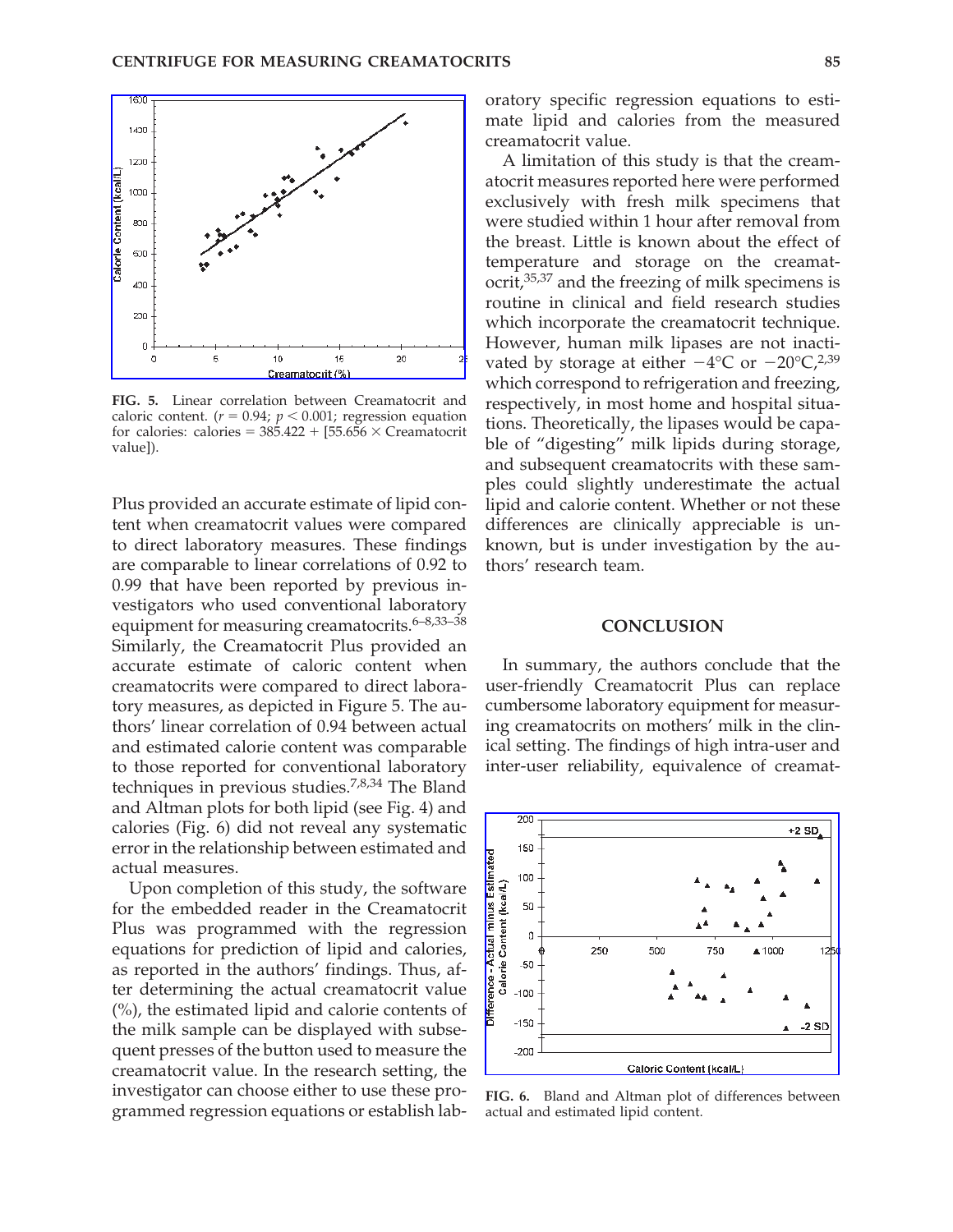ocrit measures to those obtained with the standard laboratory equipment, and high predictive accuracy for lipid and caloric content demonstrate the clinical utility of this instrument.

## **ACKNOWLEDGMENT**

This study was partially funded by Separation Technology, Altamonte Springs, FL.

## **REFERENCES**

- 1. Daly SE, Di Rosso A, Owens RA, Hartmann PE. Degree of breast emptying explains changes in the fat content, but not fatty acid composition, of human milk. *Exp Physiol* 1993;78:741–755.
- 2. Jensen RG. Lipids in human milk. *Lipids* 1999;34: 1243–1271.
- 3. Neville MC. Volume and caloric density of human milk. In: Jensen RG, ed. *Handbook of Milk Composition*. Academic Press, San Diego, 1995:99–113.
- 4. Tyson J, Burchfield J, Sentance F, et al. Adaptation of feeding to a low fat yield in breast milk. *Pediatrics* 1992;89:215–220.
- 5. Fleet IR, Linzell JL. A rapid method of estimating fat in very small quantities of milk. *J Physiol* 1964;174: 15–17.
- 6. Lucas A, Gibbs JA, Lyster RL, Baum JD. Creamatocrit: Simple clinical technique for estimating fat concentration and total calorie value of human milk. *BMJ* 1978;1:1012–1018.
- 7. Lemons JA, Schreiner RL, Gresham E. Simple method for determining the caloric and fat content of human milk. *Pediatrics* 1980;66:626–628.
- 8. Meier PP, Engstrom JL, Murtaugh MA, et al. Mothers' milk feedings in the Neonatal Intensive Care Unit: Accuracy of the creamatocrit technique. *J Perinatol* 2002;22:646–649.
- 9. Prentice A, Prentice AM, Whitehead RG. Breast-milk fat concentrations of rural African women 1. Shortterm variations within individuals. *Br J Nutr* 1981; 45:483–494.
- 10. Hudson G, Gerber H, John P. Creamatocrit procedure versus triglyceride analysis: A comparison of methods for the determination of human milk fat in epidemiological studies. *J Human Nutr* 1979;33:282–287.
- 11. Woll PJ, Parkin JM. Breast milk in Botswana: Cream and vitamin C contents. *Ann Trop Paediatr* 1982;2:63–68.
- 12. Grumach A, Jerômimo S, Hage M, Carneiro-Sampalo M. Nutritional factors in milk from Brazilian mothers delivering small for gestational age neonates. *Rev Saúde Pública*. 1993;27:455–462.
- 13. Ettyang G, van Marken Lichtenbelt W, Oloo A, Saris W. Serum retinol, iron status and body composition of lactating women in Nandi, Kenya. *Ann Nutr Metab* 2003;47:276–283.
- 14. Chatterjee R, Chatterjee S, Datta T, Roy B, Marimuthu P. Longitudinal study of human milk creamatocrit and weight gain in exclusively breastfed infants. *Indian Pediatr* 1997;34:901–904.
- 15. Mandel D, Ronit L, Dollberg S, et al. Fat and calorie contents of expressed human breast milk in prolonged lactation. *Pediatrics* 2005;116;432–435.
- 16. Jones E, Dimmock P, Spencer S. A randomized controlled trial to compare methods of milk expression after preterm delivery. *Arch Dis Child Fetal Neonatal Ed* 2001;85:F91–F95.
- 17. Lemons P, Miller K, Eitzen H, et al. Bacterial growth in human milk during continuous feeding. *Am J Perinatol* 1983;1:76–80.
- 18. Chan M, Nohara M, Chan B, et al. Lecithin decreases human milk fat loss during enteral feeding. *J Pediatr Gatroenterol Nutr* 2003;36:613–615.
- 19. Mitoulas LR, Lai CT, Gurrin LC, et al. Efficacy of breast milk expression using an electric breast pump. *J Hum Lact* 2002;18:344–352.
- 20. Askit S, Ozkayin N, Caglayan S. Effect of sucking characteristics on breast milk creamatocrit. *Paediatr Perinat Epidemiol* 2002;16:355–360.
- 21. Brennan-Behm M, Carlson E, Meier PP, Engstrom JL. Caloric loss from expressed mothers' milk during continuous gavage infusion. *Neonat Netw* 1994;13: 27–32.
- 22. Neville M, Keller R, Seacat J, et al. Studies on human lactation. 1. Within-feed and between-breast variation in selected components of human milk. *Am J Clin Nutr* 1984;40:635–646.
- 23. Meier PP. Extremely low birthweight infants: Individualizing the lipid concentration of own mothers' milk. *Acad BFM News Views* 1998;4:1–6.
- 24. Vasan U, Meier PP, Meier WA, Kirsten D. Individualizing the lipid content of own mothers' milk: Effect on weight gain for extremely low birthweight infants. *Pediatr Res* (abst) 1998;45:287A.
- 25. Slusher T, Hampton R, Angyo I, et al. Promoting the exclusive feeding of own mothers' milk through the use of hindmilk and increased maternal milk volume for hospitalized low birthweight infants  $(<1800 g)$  in Nigeria. *J Hum Lact* 2003;19:191–198.
- 26. Griffin TL, Meier PP, Engstrom JL, et al. Mothers performing creamatocrits in the NICU: Accuracy, reactions, and cost. *JOGNN* 2000;29:249–257.
- 27. Mitoulas L, Kent J, Cox D, et al. Variation in fat, lactose and protein in human milk over 24h and throughout the first year of lactation. *Br J Nutr* 2002; 88:29–37.
- 28. Garza C, Butte NF, Dewey KG. Determination of the calorie content of human milk. In: Jensen RG, Neville MC, eds. *Human Lactation 1: Milk Components and Methodologies*. Plenum Press, New York, 1985:121–126.
- 29. Hambraeus L, Lonnerdal B, Forsum E, Gebre-Medhin M. Nitrogen and protein components of human milk. *Acta Paediatr Scand* 1978;67:561–565.
- 30. Bland JM, Altman DG. Measuring agreement in method comparison studies. *Stat Meth Med Res* 1999;8: 135–160.